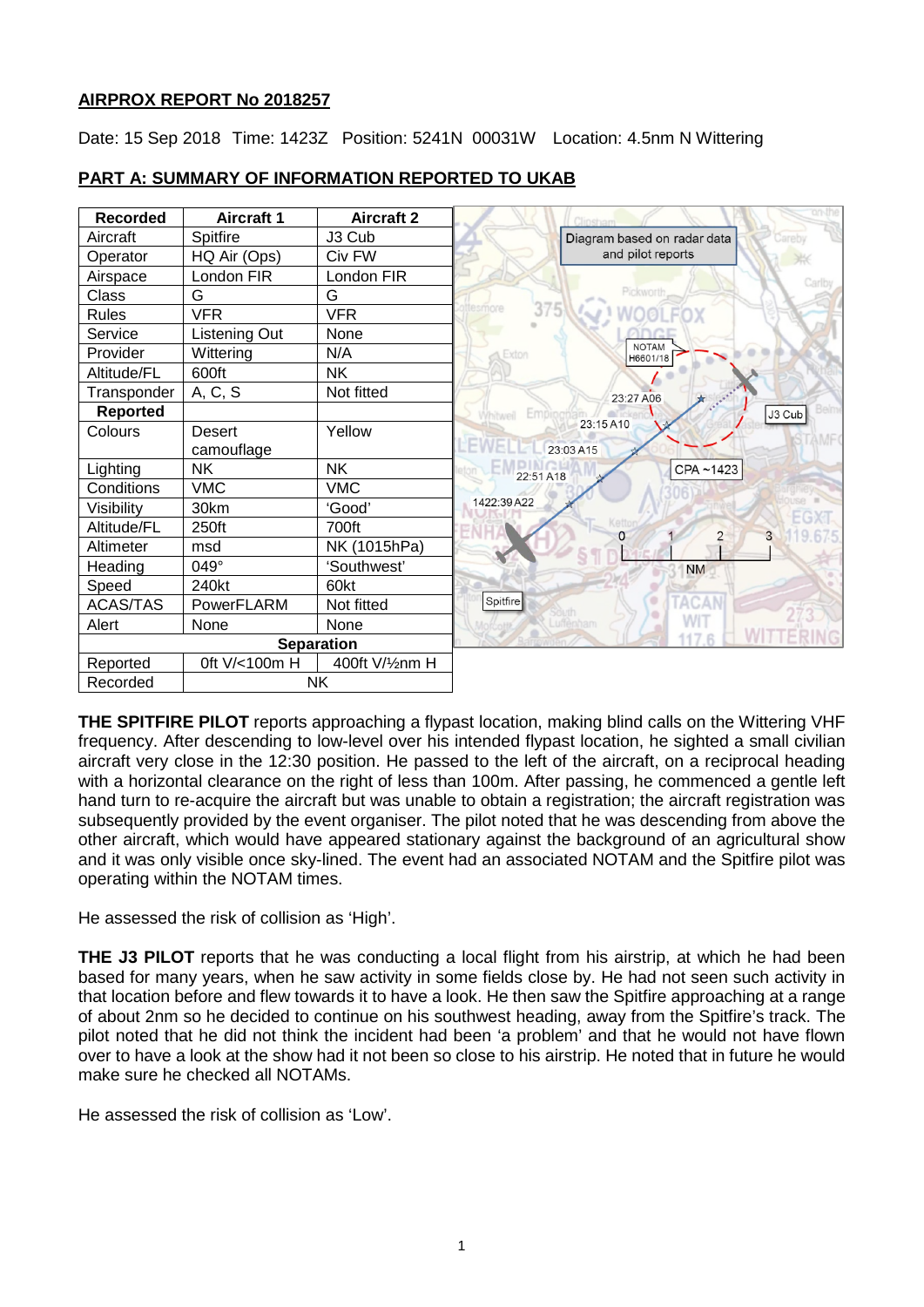### **Factual Background**

The weather at Wittering was recorded as follows:

METAR EGXT 151450Z AUTO 25013KT 9999 BKN050/// 20/09 Q1021= METAR EGXT 151350Z AUTO 25010KT 9999 BKN050/// 19/10 Q1022=

NOTAM H6601/18 stated as follows:

Q) EGTT/QWALW/IV/M /AW/000/023/5241N00031W002 A) EGXT B) 1809151420 C) 1809161155 D) 15 1420-1525, 16 1050-1155 E) FLYPAST WI 2NM RADIUS 524047N 0003115W (GREAT CASTLETON, CAMBRIDGESHIRE). 2018-09-0220/AS4 F) SFC G) 2300FT AMSL)

#### **Analysis and Investigation**

#### **UKAB Secretariat**

The Spitfire and J3 pilots shared an equal responsibility for collision avoidance and not to operate in such proximity to other aircraft as to create a collision hazard<sup>[1](#page-1-0)</sup>. If the incident geometry is considered as head-on or nearly so then both pilots were required to turn to the right, although Military Regulation states that '… each handling Pilot should alter course to the right, unless to do so would force a crossing of flight paths<sup>'[2](#page-1-1)</sup>. Although the NOTAM provided a warning of activity to civilian traffic, it did not include allocation of controlled, regulated or segregated airspace to the event; as such, normal rules of the air applied.

### **Comments**

#### **HQ Air Command**

The Spitfire pilot had planned and executed his mission in accordance with current procedures. On Saturdays, Wittering is usually active with flying operations; however, on this occasion the unit was closed and thus the MATZ was not active. Therefore, the Spitfire pilot transmitted 'blind' on the Wittering frequency on the off-chance that ATC was manned and able to provide a service – it was not. Consequently, there was no viable ATS barrier to this Airprox. Additionally, although the Spitfire was fitted with P-FLARM, there was nothing fitted to the J3 that could interact with it and thus the only remaining barriers were see-and-avoid and plan-to-avoid.

The Spitfire pilot maintained his lookout scan on the run-in to the flypast and this permitted him to see the J3 just to the right of the nose. It seems that the J3 pilot saw the Spitfire at a greater range – possibly due to the fact that the Spitfire was sky-lined – and was comfortable with the anticipated proximity, but he could not have known the intentions of the Spitfire pilot. Furthermore, the activity that had sparked the curiosity of the J3 pilot in the first place had been promulgated by NOTAM.

This Airprox is a salutary reminder that aircraft can be encountered anywhere and at any time, and the Spitfire pilot is to be applauded for not becoming fixated on his flypast to the detriment of lookout.

#### **Summary**

l

An Airprox was reported when a Spitfire and a J3 Cub flew into proximity near Stamford at 1423Z on Saturday 15<sup>th</sup> September 2018. Both pilots were operating under VFR in VMC, neither in receipt of an ATS.

<span id="page-1-0"></span><sup>1</sup> SERA.3205 Proximity. MAA RA 2307 paragraphs 1 and 2.

<span id="page-1-1"></span><sup>2</sup> SERA.3210 Right-of-way (c)(1) Approaching head-on. MAA RA 2307 paragraph 13.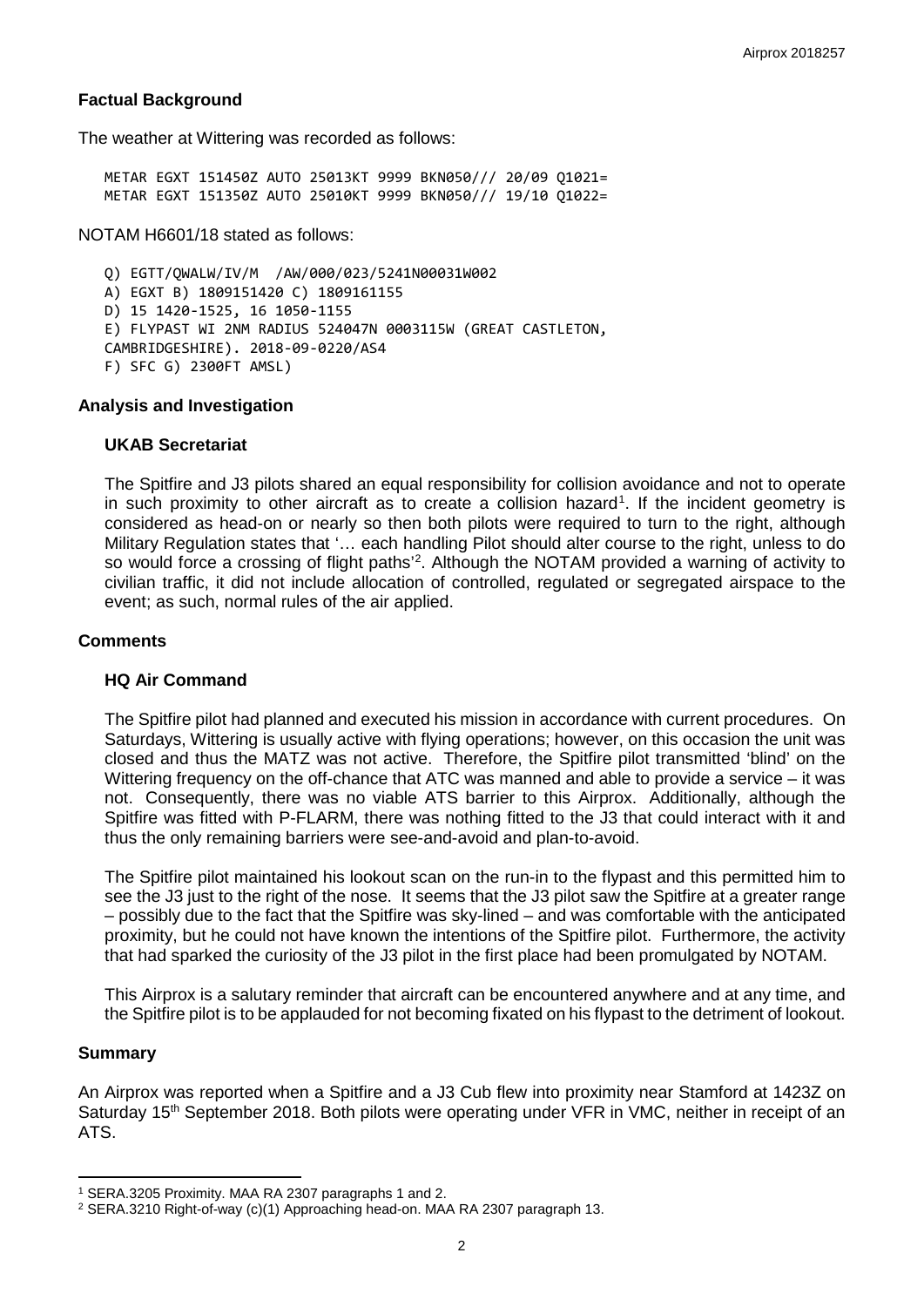# **PART B: SUMMARY OF THE BOARD'S DISCUSSIONS**

Information available consisted of reports from both pilots, radar photographs/video recordings and a report from the appropriate operating authority.

Members first discussed the Cub pilot's actions and agreed that a thorough pre-flight study of NOTAMs would probably have apprised him that the event that piqued his curiosity, and to which he passed in proximity, would include a Spitfire flypast. It was evident that the Cub pilot was not aware of the NOTAM, which the Board considered contributory to the Airprox, but it was pleasing to note the Cub pilot's commitment to ensure more thorough pre-flight preparation in future. Members also noted that the NOTAM did not provide any degree of 'protection' for the flypast, other than warning other aviators to apply appropriate airmanship such as remaining clear of the area during the promulgated times.

The Spitfire pilot reported seeing the Cub at a late stage, although the Cub pilot assessed that he had seen the Spitfire at a range of 2nm. Members discussed the likely turn of events and felt that the Spitfire pilot's reported separation at CPA was such that the Cub pilot had probably seen the Spitfire at a closer range than he had reported given that if he had seen it at 2nm, he would have likely aimed to achieve greater separation. The Board discussed the visual acquisition aspect for some time, and eventually agreed that the cause of the Airprox could best be described as a late sighting by both pilots. That being said, members were satisfied that both pilots had seen the other aircraft with sufficient time to assess that although safety had been reduced, there was sufficient separation between their flightpaths that there had been no risk of collision.

## **PART C: ASSESSMENT OF CAUSE AND RISK**

| <u>Cause</u> :       | A late sighting by both pilots.         |
|----------------------|-----------------------------------------|
| Contributory Factor: | The Cub pilot was unaware of the NOTAM. |
| Degree of Risk:      | C.                                      |

Safety Barrier Assessment<sup>[3](#page-2-0)</sup>

In assessing the effectiveness of the safety barriers associated with this incident, the Board concluded that the key factors had been that:

## **Flight Crew:**

l

**Regulations, Processes, Procedures, Instructions and Compliance** were assessed as **ineffective** because the J3 pilot did not assimilate the NOTAM covering the Spitfire flypast.

**Tactical Planning** was assessed as **ineffective** because the J3 pilot was not aware of the Spitfire's NOTAM'd flypast.

**Situational Awareness and Action** were assessed as **ineffective** because neither pilot was aware that the other aircraft would be in the vicinity at that time.

**Warning System Operation and Compliance** were assessed as **ineffective** because the J3 was not electronically compatible with the Spitfire's TAS.

**See and Avoid** were assessed as **partially effective** because the J3 pilot saw the Spitfire at range and elected to maintain track and, although the Spitfire pilot saw the J3 at close range, he had sufficient time to assess that maintaining his track was also the safest course of action.

<span id="page-2-0"></span><sup>&</sup>lt;sup>3</sup> The UK Airprox Board scheme for assessing the Availability, Functionality and Effectiveness of safety barriers can be found on the [UKAB Website.](http://www.airproxboard.org.uk/Learn-more/Airprox-Barrier-Assessment/)